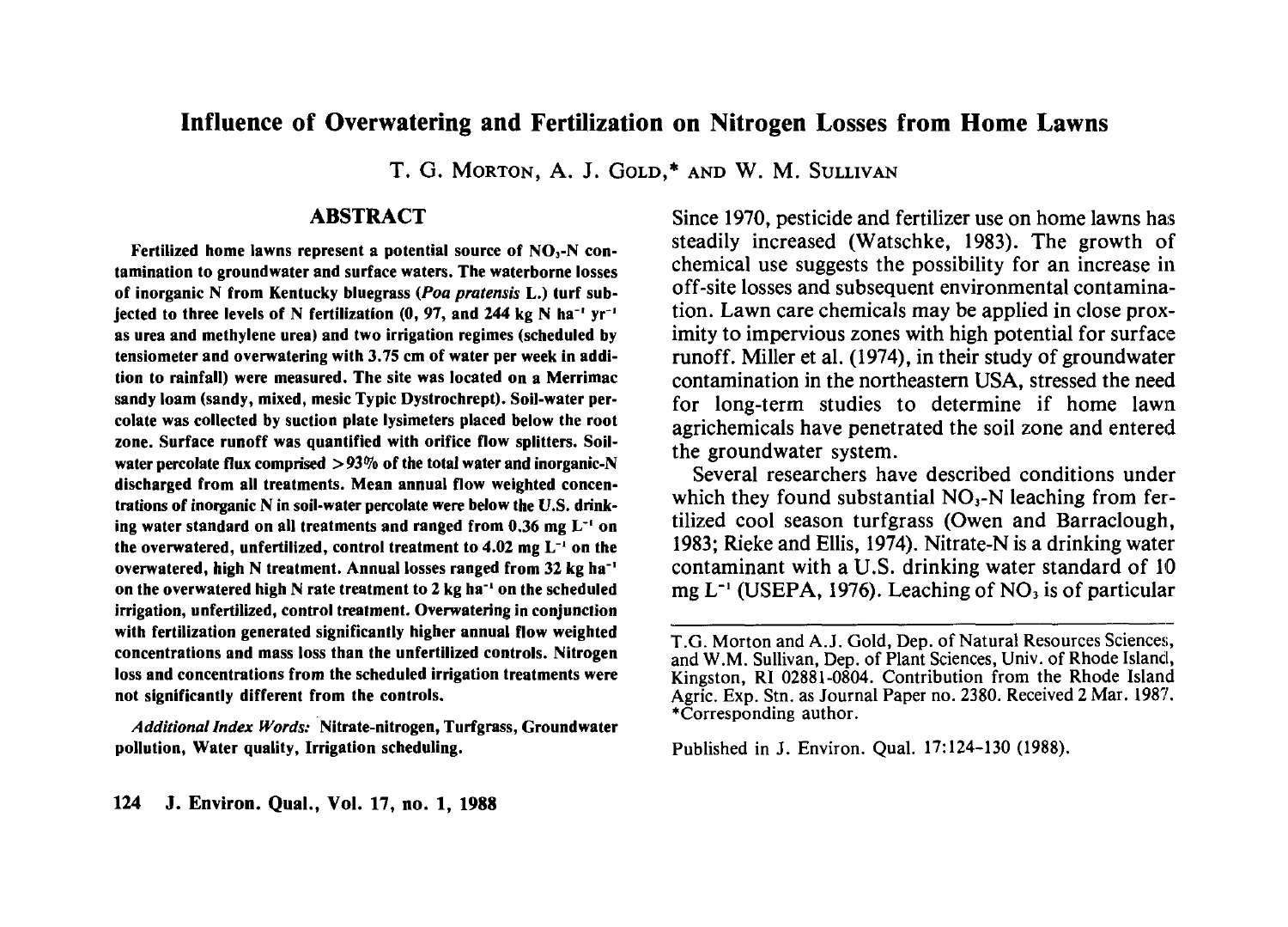concern on Long Island, NY, and the southern New England states where permeable, outwash soils overlie unconfined drinking water aquifers. Coastal estuaries and bays have been found to be N limited, and may be degraded by concentrations of  $NO<sub>3</sub>-N$  much less than the drinking water standard of 10 mg  $L^{-1}$  (Ryther and Dunstan, 1971). Other researchers have shown little increase in  $NO<sub>3</sub>-N$  leaching from fertilized turfgrass (Starr and DeRoo, 1981; Snyder et al., 1984). Starr and DeRoo (1981) monitored the fate of N applied to cool season turfgrasses in southern New England and found low concentrations of  $NO<sub>3</sub>-N$  in leachate when moderate rates of N were applied and no supplemental irrigation water was used.

Irrigation has been shown to significantly increase NO<sub>3</sub>-N leaching (Snyder et al., 1984; Endelman et al., 1974; Timmons and Dylla, 1981; Rieke and Ellis, 1974). Home lawns are typically watered with little regard for soil moisture status or the water holding capacity of the soil. Where irrigation is automatically controlled, rates are often selected to meet maximum evaporative demands, resulting in routine overwatering (Snyder et al., 1984). Excessive watering will increase antecedent soil moisture, thereby promoting additional leaching and surface water runoff from natural storm events or from the supplemental water alone.

The goal of this study was to quantify N losses from turf subjected to the range of fertilization and watering practices generally used on home lawns. Commercial applicators often employ several practices that past studies have shown to minimize off-site transport of N (Rieke and Ellis, 1974; Brown et al., 1982). Nitrogen is frequently applied in the form of urea in combination with some form of slow release materials, rather than in immediately available forms. The fertilizer is usually applied in small increments throughout the growing season, which is thought to minimize high N concentrations in the root zone.

However, commercial home lawn care companies often apply greater annual amounts of N than individual homeowners. A survey of 460 households on Long Island found that homeowners applied an average of 122 kg N  $ha^{-1}$  yr<sup>-1</sup> to their lawns (Koppelman, 1978). Many commercial operations apply 220 to 293 kg N ha<sup>-1</sup> yr<sup>-1</sup> (J.F. Wilkinson, Old Fox Lawn Care, Inc., 1985, personal communication). The objective of this study was to determine the effects of varying N fertilization rates and irrigation regimes on waterborne losses of inorganic N from home lawns.

## **MATERIALS AND METHODS**

## **Site Description**

Hydrologically isolated plots were established at the Univ. of Rhode Island, Kingston, to monitor surface and subsurface water loss from turfgrass. The soil at the site was classified as a Merrimac sandy loam. Twelve plots (2.1 by 15.2 m) were instrumented for monitoring overland flow. Eighteen plots were instrumented for subsurface collection. Runoff plots had 2 to 3% slope toward surface collection units and no cross slope. Monitoring occurred from October 1984 through October 1986.

Soil-water percolate from six treatments, consisting of three rates of N, coupled with two irrigation regimes, was evaluated. Overland runoff was evaluated for two rates of N and two irrigation regimes. Three replications of each combination of irrigation and fertilizer treatment were established in a completely randomized design.

A mixture of  $90\%$  Kentucky bluegrass and 10% red fescue *(Festuca rubra* L.) was planted during the fall of 1980. The turfgrass was maintained at a 5.0- to 7.5-cm height and the clippings remained on the plots.

#### **Instrumentation**

A subsurface sprinkler head system was used to irrigate the study site. Half and quarter circle, flat spray nozzles were employed to ensure controlled applications. In addition, plots receiving different irrigation rates were separated by 1.5-m sod buffer strips. Application rate was  $5.0 \text{ cm h}^{-1}$ . Uniformity of application was measured at  $>90\%$ .

Ceramic lysimeter plates obtained from Soil Moisture, Inc. (Santa Barbara, CA) were used to measure the flux and quality of soil-water percolate. Each lysimeter was 27 cm in diameter with a 0.05-MPa air entry value. Soil-water percolate samples were collected and temporarily stored in a polyvinyl chloride (PVC) vacuum reservoir stand pipe inserted to a depth of cm. Prior to installation the plates and PVC collection reservoirs were cleaned as described by Miller (1977).

The soil moisture plates were placed 20 cm below the thatch layer where the sandy loam solum abruptly changed to a coarse gravelly sand deposited as glacial outwash. The depth of root penetration was observed to extend to 15 cm. Concentrations of inorganic N that reached 20 cm were assumed to approximate concentrations that would travel to the groundwater. Tensiometers located in the study area revealed that a potential of -0.01 MPa corresponded to the field capacity of this soil 48 h after saturation. To simulate undisturbed drainage, the plates were maintained at a suction of  $-0.01$  MPa after any event intense enough to produce drainage.

Following any precipitation or irrigation event that generated surface runoff or soil-water percolate, samples were removed from the collection system at 24-h intervals for flow quantification and chemical analysis. Any samples not analyzed immediately were frozen at  $-10^{\circ}$ C. Samples were analyzed for NH,-N by the steam distillation method and then reduced with DaVarda's alloy and analyzed for  $NO<sub>2</sub>-N$  and  $NO<sub>3</sub>-N$  (Bremner, 1965). To ensure quality control, standards of  $NH<sub>4</sub>$  and  $NO<sub>3</sub>$ were routinely analyzed.

Surface water flow was collected by means of an orifice flow splitter (McLeod and Hegg, 1984) produced by the Engineering Instrument Shop at the Univ. of Rhode Island. Flow splitters were individually calibrated. They directed 9.6 to 11.3% of the total flow to 230-L collection barrels. Runoff water samples were analyzed in the same fashion as the soil-water percolate.

### **Fertilizer Application**

Chemical applications began in June 1984, 4 months before monitoring was initiated. The N application rates investigated were  $0$ ,  $97$ , and  $244$  kg N ha<sup>-1</sup> yr<sup>-1</sup> for the control, low, and high N treatments, respectively. Nitrogen was applied at a rate of 48.5 kg ha-' in June and September to the low and high N treatment. The high N treatments received additional applications in July and August (24 kg ha<sup>-1</sup> per application) and in November (97 kg ha<sup>-1</sup>) to simulate the commercial home lawn care application rates. Nitrogen was applied in a liquid form as  $50\%$  urea and  $50\%$  Fluf<sup>®</sup> (flowable liquid ureaform, manufactured by W.A. Cleary, Somerset, NJ). The low N treatments received 17 kg P ha<sup>-1</sup> yr<sup>-1</sup> and 17 kg K ha<sup>-1</sup> yr<sup>-1</sup>, whereas the high N treatments had applications of 42 kg P ha<sup>-1</sup>  $yr^{-1}$  and 42 kg K ha<sup>-1</sup> yr<sup>-1</sup>.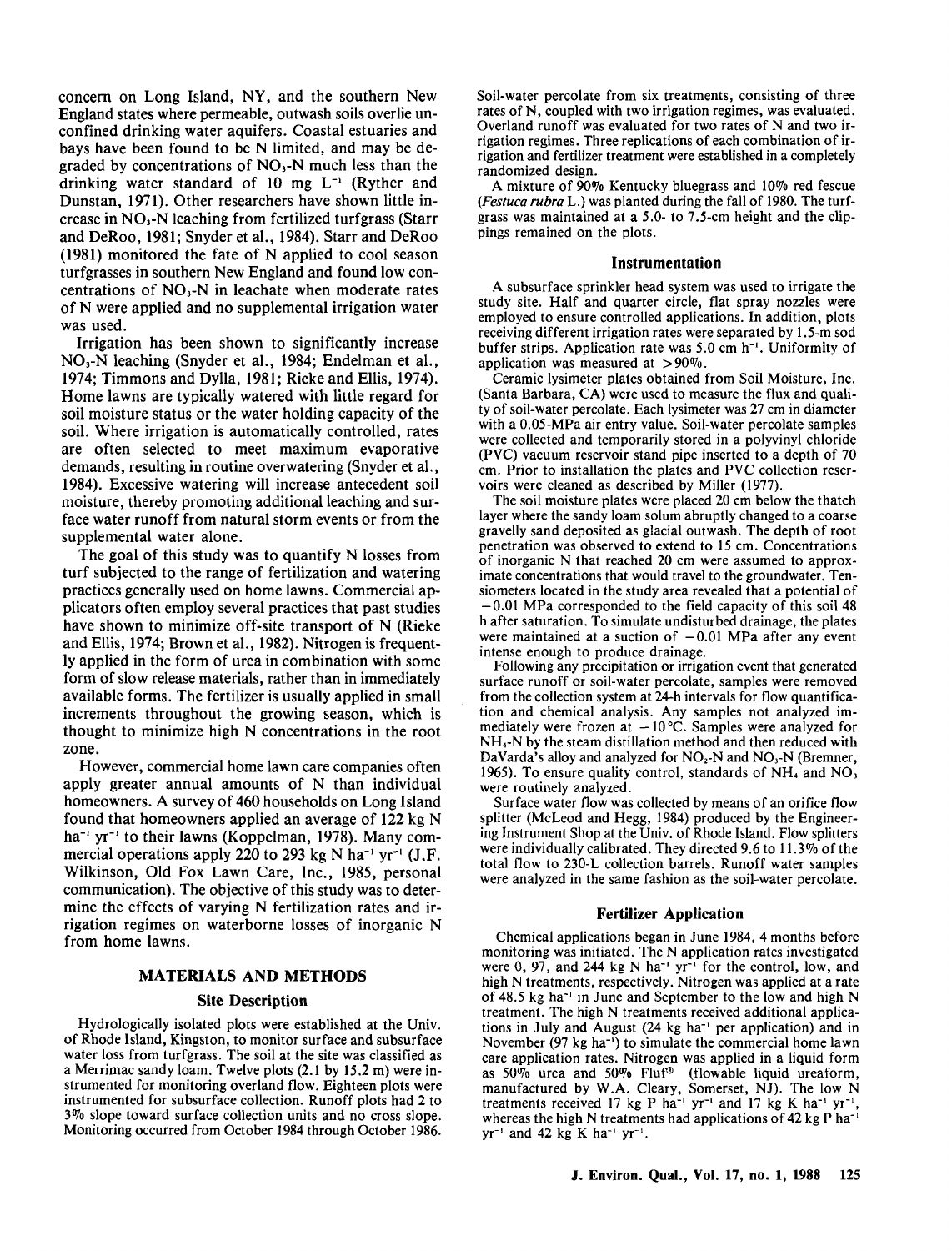#### **Irrigation Schedules**

Plots were irrigated at two rates. These rates were (i) scheduled rate to avoid drought stress and to prevent percolation from the root zone, and (ii) a rate to simulate overwatering. On scheduled irrigation plots, irrigation was initiated when the soil-water potential measured by two out of three tensiometers attained  $-0.05-MPa$  tension. To wet the soil to field capacity  $(-0.01 \text{ MPa})$  while preventing drainage from the root zone, 1.2 cm of water was applied. This irrigation depth was based on a soil moisture characteristic curve obtained in the laboratory from undisturbed soil cores of the Ap horizon (Richards, 1965). The rate chosen to simulate overwatering was three applications per week of 1.25 cm per application (3.75  $cm$  wk<sup>-1</sup>), regardless of rainfall. This irrigation depth represents the mean maximum weekly evapotranspiration in Rhode Island during the summer months (NOAA, 1982).

#### **Soil-water Percolate Flux**

For most of the rainfall and irrigation events, the plates collected all the expected percolate. However, on large storm events the plates were unable to adequately quantify percolate flux (volume plate per area per event). During the study, several storms  $\geq 8.0$  cm d<sup>-1</sup> generated no overland runoff from irrigated turfgrass, while the lysimeters collected approximately 2.5 cm of percolate. Since soil storage above the collection plates could not account for the additional water, a mass balance model was created to correct the percolate estimates from large storm events. Hergert (1986) also used suction lysimeters to quantify flux volume. He found similar discrepencies during large flux events and used a water balance to improve flux estimates.

Daily percolation  $(P_i)$  was computed by the equation of Kincaid et al. (1979)

$$
P_i = PPT_i - ET_i + SM_{i-1} - SM_i
$$

where  $P_i$  = water percolating from root zone on a given day (cm),  $PPT_i$  = precipitation or irrigation on a given day (cm),  $ET_i$  = evapotranspiration on a given day derived from the modified Penman equation (cm),  $SM_{i-1}$  = soil moisture content on the previous day (cm), and  $\overline{SM}_i =$  soil moisture content on a given day (cm).

Following the approach of Smith and Williams (1980), leaching was assumed to occur whenever the soil moisture of the root zone exceeded field capacity. All of the precipitation was assumed to infiltrate into the soil. Potential evapotranspiration was computed using the modified Penman equation (Doorenbos and Pruitt, 1977). Meterological data was obtained from the Rhode Island Agric. Exp. Stn. weather station located 1200 m from the study site.

The predictive mass balance model was run for the entire study period. On events where the observed percolation differed by 1.0 cm or more from the predicted percolate flux, the corrected percolate flux value was used and chemical losses calculated from that value. For all other events, the observed flux was used in calculation of N loss.

#### **Statistical Analysis**

Data were subjected to analysis of variance procedures using the Statistical Analysis System (SAS Inst., Inc., 1982). Significant differences in means were tested using the least significant difference test at the 0.05 level. Beginning in the winter of 1986, rodent activity was observed in the turfgrass directly over one of the lysimeters on the high N, scheduled irrigation treatments. A corresponding increase in inorganic-N concentrations from this lysimeter was observed. Inorganic-N concentrations rose in excess of 40 mg  $L^{-1}$  for the remainder of the study, while the other replicates of this treatment averaged  $\langle 3 \rangle$  mg  $L^{-1}$ . Results from this replication were excluded from the data set during the second year of study.

## **RESULTS** AND DISCUSSION

## **Soil-water Percolation**

An annual and seasonal hydrologic balance for the periods studied is presented in Table 1. Since there were no significant differences in the observed quantity of soilwater percolate between N treatments, the observed and corrected flux estimates were averaged over the N treatments. Water losses estimated from the sum of evapotranspiration and percolation estimates derived solely from the plate lysimeters did not account for 13 to 56°7o of the total water inputs. Correcting the lysimeter flux for storms where the observed percolation differed by 1.0 cm or more (large storms) from the flux predicted by the hydrologic model markedly improved the mass water balance. The discrepency between seasonal inputs and losses dropped to a range of 5 to 33% with the corrected estimates of percolation. The percolation estimates corrected for large storms were used in computing mass. N loss estimates and seasonal flow weighted N concentrations.

**Table 1. Annual and seasonal hydrologic balance for irrigated and nonirrigated treatments.**

|                                     | -<br>Nonirrigation period<br>Oct. 1984-June 1985 |                       | o<br>Irrigation period<br>July-Oct. 1985 |                       | <u>o</u><br>Nonirrigation period<br>Oct. 1985-June 1986 |                       | Irrigation period<br>June-Oct. 1986 |                       | Mean annual values |               |
|-------------------------------------|--------------------------------------------------|-----------------------|------------------------------------------|-----------------------|---------------------------------------------------------|-----------------------|-------------------------------------|-----------------------|--------------------|---------------|
| Components of<br>hydrologic balance | Schd. <sup>†</sup>                               | Over.                 | Schd.                                    | Over.                 | Schd.                                                   | Over.                 | Schd.                               | Over.                 | Schd.              | Over.         |
| Inputs                              |                                                  |                       |                                          |                       |                                                         | cm                    |                                     |                       |                    |               |
| Precipitation<br>lrrigation         | 63.6<br>0.0                                      | 63.6<br>0,0           | 50.3<br>2.5                              | 50.3<br>50.8          | 71.6<br>0.0                                             | 71.6<br>0.0           | 37.5<br>0.0                         | 37.5<br>64.8          | 111.5<br>1.3       | 111.5<br>57.8 |
| Total                               | 63.6                                             | 63.6                  | 52.8                                     | 101.1                 | 71.6                                                    | 71.6                  | 37.5                                | 102.3                 | 112.8              | 169.3         |
| Losses                              |                                                  |                       |                                          |                       |                                                         |                       |                                     |                       |                    |               |
| ET<br>Percolation                   | 28.9<br>26.2<br>(3.8)                            | 28.9<br>25.7<br>(3.0) | 18.3<br>26.8<br>(2.4)                    | 27.1<br>68.4<br>(4.0) | 26.2<br>21.8<br>(6.9)                                   | 26.2<br>22.0<br>(5.9) | 26.6<br>9.2<br>(3.3)                | 36.0<br>44.9<br>(7.2) | 50.0<br>42.0       | 59.1<br>80.5  |
| Runoff                              | 2.0                                              | 2.0                   | 0.2                                      | 0.2                   | 0.0                                                     | 0.0                   | 0.0                                 | 0.0                   | 1.1                | 1.1           |
| Total loss                          | 57.1                                             | 56.6                  | 45.3                                     | 95.7                  | 48.0                                                    | 48.2                  | 35.8                                | 80.9                  | 93.1               | 140.7         |
| % Unaccounted                       | 10.2                                             | 11.0                  | 14.2                                     | 5.3                   | 33.0                                                    | 32.7                  | 4.5                                 | 20.9                  | 17.5               | 16.9          |

 $\frac{1}{2}$  Sched. = scheduled irrigation treatments.  $\frac{1}{2}$  Over. = overwatered treatments.  $\frac{1}{2}$  = standard deviation of nine plots.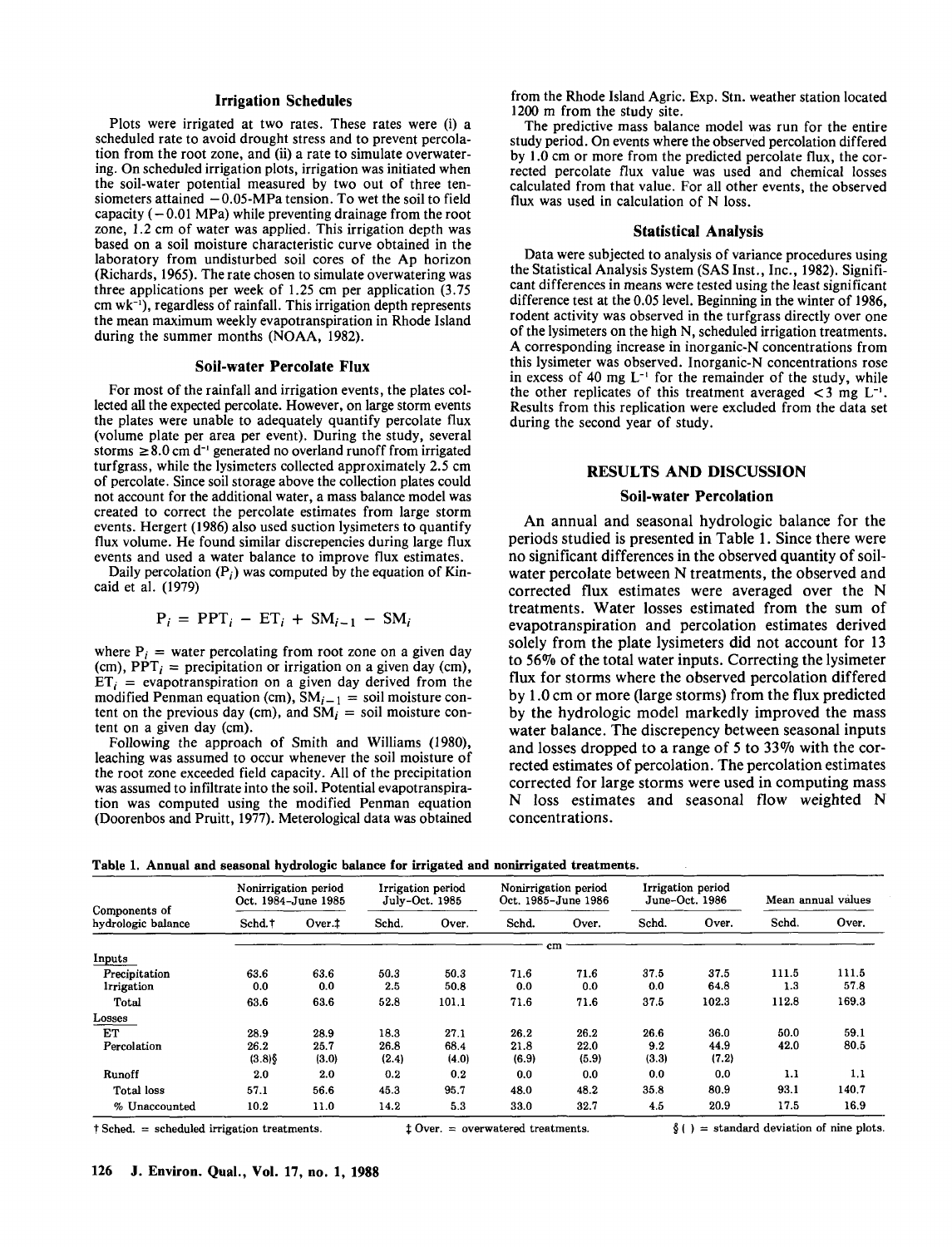



Corrected soil-water percolation averaged 42 cm yr-' on the scheduled irrigation treatments compared to 81 cm yr-' on the overwatered treatments (Table 1). Approximately 63°7o of the soil-water percolate from the root zone occurred during the nonirrigated periods (October-June) on the scheduled treatments vs. 29% for the overwatered treatments. During the two irrigation periods studied, soil-water percolate from the overwatered treatments was approximately three times that generated by the scheduled irrigation plots.

The potential for off-site chemical losses depends on both the frequency and quantity of percolation from the root zone. On the overwatered treatments an average of 45 events per summer generated percolate below the root zone. In contrast, percolation events from the scheduled treatments averaged nine per summer.



Fig. 2. Inorganic-N concentrations by event, 1 July to 8 Oct. 1985.  $=$  fertilization date;  $H =$  fertilizer application to high N treatment; and  $L =$  fertilizer application to low N treatment.



Fig. 3. Inorganic-N concentrations by event, 9 Oct. 1985 to 1 June 1986.  $\mathbf{i}$  = fertilization date;  $\mathbf{H}$  = fertilizer application to high N treatment; and  $L =$  fertilizer application to low N treatment.

#### **Soil-water N** Concentrations

The safest approach to assess the potential for  $NO<sub>3</sub>$ contamination of groundwater from samples of soil-water percolate is to assume that all forms of inorganic N that leached from the root zone would eventually convert to  $NO<sub>3</sub>-N$ . Nitrate-N comprised 77% of the total inorganic N in leachate from all plots during the study. Mean  $NH_{4}-N$  concentrations were <0.52 mg  $L^{-1}$  on all



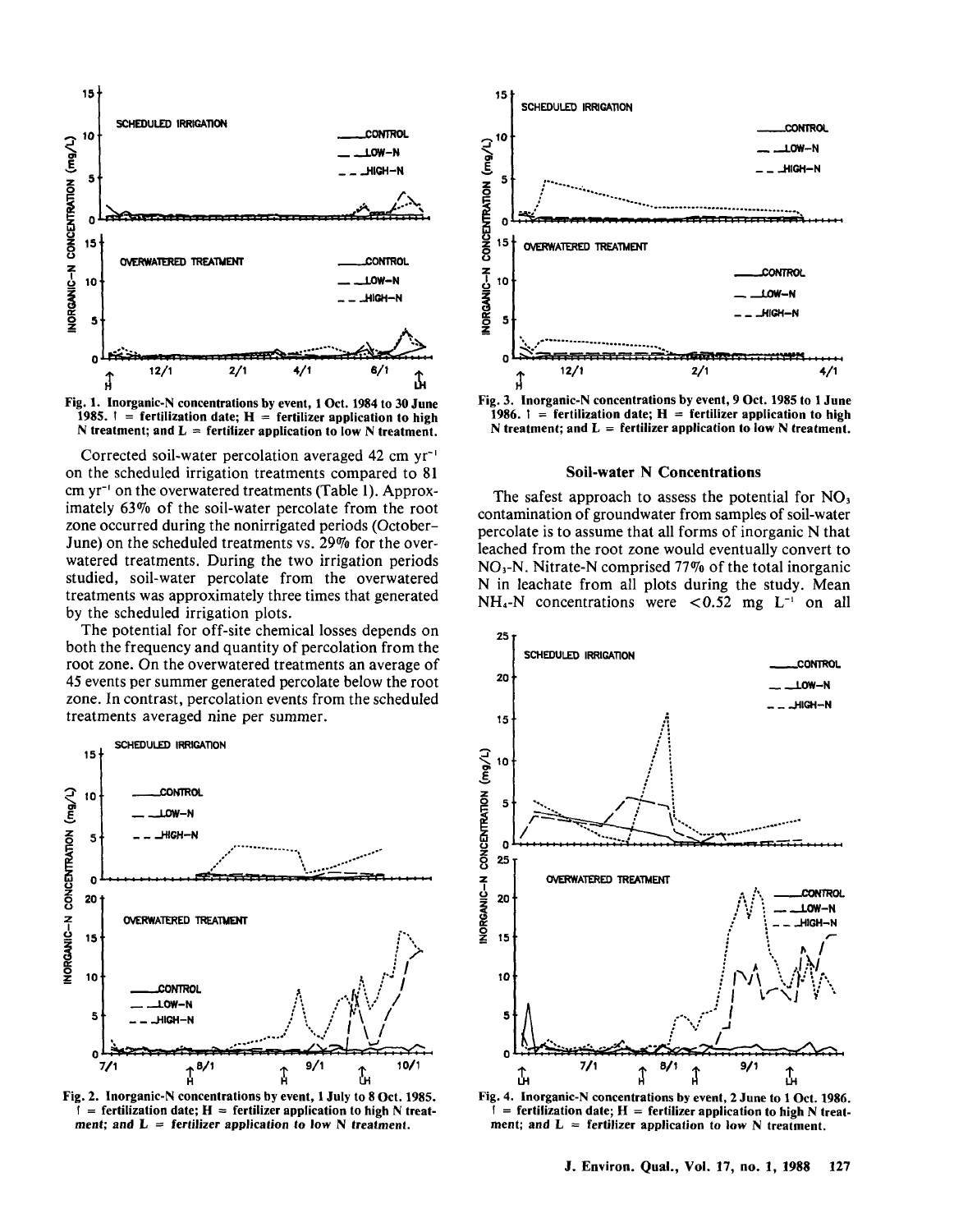treatments (data not shown). The following results and discussion will not differentiate between inorganic-N fractions.

Mean inorganic-N concentrations for each event that generated percolate below the root zone are depicted in Fig. 1 to 4. The control treatments maintained percolate concentrations  $<$  2 mg L<sup>-1</sup> during all events. The only percolation events from the controls with concentrations in excess of 1 mg  $L^{-1}$  occurred in late spring.

Although the high N treatments received 97 kg N ha<sup>-1</sup> each fall, the percolate concentrations of inorganic N never exceeded 5 mg  $L^{-1}$  (one-half of the drinking water standard of 10 mg  $L^{-1}$ ) throughout the succeeding fall, winter, or spring (Fig. 1 and 3). Dramatic increases in percolate concentrations of inorganic N were observed in late summer on the overwatered fertilized plots (Fig. 2 and 4). Percolate concentrations on the high N, overwatered treatments began to rise above control concentrations following an application of 28 kg N ha<sup>-1</sup> in mid-July. Inorganic-N concentrations in excess of 10 mg L-' were observed for the first time each summer following the August application of fertilizer on the high N treatments. Elevated concentrations were maintained through the September application each year.

The low N, overwatered treatment also generated elevated inorganic-N concentrations in late summer, although no fertilizer had been applied since late spring. Following the September application (49 kg N ha<sup>-1</sup>), concentrations rose steadily until the end of each irrigation period (Fig. 2 and 4). Cisar (1986), through analysis of growth and N content of clippings, found that N uptake by Kentucky bluegrass declined in August and September.

Applying N fertilizer when plant uptake is reduced could generate excess soluble N in the root zone and enhance the possibility for waterborne losses of N.

Soil-water percolation from the scheduled irrigation treatments occurred from random, large precipitation events, producing a spotty record of inorganic-N concentrations in percolate during each irrigation period. Generally, the high N, scheduled irrigation treatment generated percolate with higher inorganic N than the low and control treatments, although concentrations never approached those generated from the overwatered treatments (Fig. 2 and 4). The low N, scheduled irrigation treatment did not exhibit elevated concentrations in any of the events that occurred throughout August and early September. No percolate events were generated by precipitation in the month following the September fertilizer application, precluding evaluation of its effect on percolate concentrations on the scheduled treatments.

Event based analysis is not sufficient to evaluate the impact of N percolation from home lawns. Mean flow weighted concentrations are given in Table 2. Largely as a result of elevated concentrations during the irrigation periods, the fertilized overwatered treatments had significantly higher mean annual flow weighted concentrations than the controls. No significant differences were observed between the scheduled, fertilized treatments and the controls during any period. On all treatments, mean seasonal and annual flow weighted concentrations were well below the drinking water standard of 10 mg  $NO<sub>3</sub>-N$ L-', suggesting that fertilizer practices in common use for home lawns do not pose a threat to potable water supplies.

|  |  | Table 2. Mean flow weighted, inorganic-N concentrations in soil-water percolate. |  |  |
|--|--|----------------------------------------------------------------------------------|--|--|
|  |  |                                                                                  |  |  |

| N treatment†        | Irrigation  | Nonirrigation period<br>1 Oct. 1984-<br>30 June 1985 | Irrigation period<br>$1$ July-<br>8 Oct. 1985 | Nonirrigation period<br>9 Oct. 1985-<br>1 June 1986 | Irrigation period<br>$2$ June-<br>1 Oct. 1986 | Mean annual |  |
|---------------------|-------------|------------------------------------------------------|-----------------------------------------------|-----------------------------------------------------|-----------------------------------------------|-------------|--|
|                     |             |                                                      |                                               | mg L <sup>-1</sup>                                  |                                               |             |  |
| Control             | Scheduled   | $0.50(0.03)$ t                                       | 0.24(0.14)                                    | 0.41(0.08)                                          | 1.49(0.94)                                    | 0.51(0.35)  |  |
| Control             | Overwatered | 0.38(0.00)                                           | 0.35(0.03)                                    | 0.36(0.07)                                          | 0.46(0.19)                                    | 0.36(0.09)  |  |
| Low                 | Scheduled   | 0.46(0.05)                                           | 0.20(0.04)                                    | 0.52(0.11)                                          | 3.47(4.69)                                    | 0.87(1.01)  |  |
| Low                 | Overwatered | 0.56(0.15)                                           | 1.61(0.40)                                    | 0.93(0.36)                                          | 3.08(1.74)                                    | 1.77(0.87)  |  |
| High                | Scheduled   | 0.51(0.09)                                           | 1.05(1.68)                                    | 1.48(1.33)                                          | 2.96(0.55)                                    | 1.24 (0.96) |  |
| High                | Overwatered | 0.66(0.20)                                           | 4.85 (0.99)                                   | 1.75(1.31)                                          | 5.60(1.49)                                    | 4.02(1.01)  |  |
| LSD $(P \leq 0.05)$ |             | 0.30                                                 | 1.19                                          | 1.25                                                | 4.06                                          | 0.95        |  |

 $\uparrow$  Control = 0.0 kg N ha<sup>-1</sup> yr<sup>-1</sup>; Low = 98 kg N ha<sup>-1</sup> yr<sup>-1</sup>; High = 244 kg N ha<sup>-1</sup> yr<sup>-1</sup>.

 $t()$  = standard deviation of three replicates.

|  |  |  |  |  |  |  |  |  | Table 3. Annual and seasonal percolation losses of inorganic N. |  |
|--|--|--|--|--|--|--|--|--|-----------------------------------------------------------------|--|
|--|--|--|--|--|--|--|--|--|-----------------------------------------------------------------|--|

| N treatment <sup>†</sup> | Irrigation  | Nonirrigation period<br>1 Oct. 1984-<br>30 June 1985 | Irrigation period<br>$1$ July-<br>8 Oct. 1985 | Nonirrigation period<br>9 Oct. 1985-<br>1 June 1986 | Irrigation period<br>$2$ June-<br>1 Oct. 1986 | Mean annual  |  |
|--------------------------|-------------|------------------------------------------------------|-----------------------------------------------|-----------------------------------------------------|-----------------------------------------------|--------------|--|
|                          |             |                                                      |                                               | kg ha-                                              |                                               |              |  |
| Control                  | Scheduled   | $1.31(0.10)$ #                                       | 0.63(0.39)                                    | 0.89(0.11)                                          | 1.37 (1.10)                                   | 1.88(1.01)   |  |
| Control                  | Overwatered | 0.98(0.00)                                           | 2.39(0.19)                                    | 0.79(0.30)                                          | 2.08(0.41)                                    | 2.79(0.33)   |  |
| Low                      | Scheduled   | 1.21 (0.36)                                          | 0.54(0.13)                                    | 1.13(0.10)                                          | 3.19(3.95)                                    | 3.04(2.91)   |  |
| Low                      | Overwatered | 1.43 (0.30)                                          | 11.00 (1.73)                                  | 2.06(0.98)                                          | 13.81 (7.12)                                  | 13.65 (5.06) |  |
| High                     | Scheduled   | 1.34 (0.20)                                          | 2.80(3.41)                                    | 3.24(2.89)                                          | 2.73(0.51)                                    | 4.87(3.23)   |  |
| High                     | Overwatered | 1.69 (0.53)                                          | 33.17 (6.74)                                  | 3.86(2.56)                                          | 25.15 (8.26)                                  | 31.94 (7.67) |  |
| LSD ( $P \leq 0.05$ )    |             | 0.77                                                 | 5.64                                          | 2.74                                                | 9.30                                          | 5.04         |  |

 $\uparrow$  Control = 0.0 kg N ha<sup>-1</sup> yr<sup>-1</sup>; Low = 98 kg N ha<sup>-1</sup> yr<sup>-1</sup>; High = 244 kg N ha<sup>-1</sup> yr<sup>-1</sup>.

( ~ = standard **deviation of three replicates.**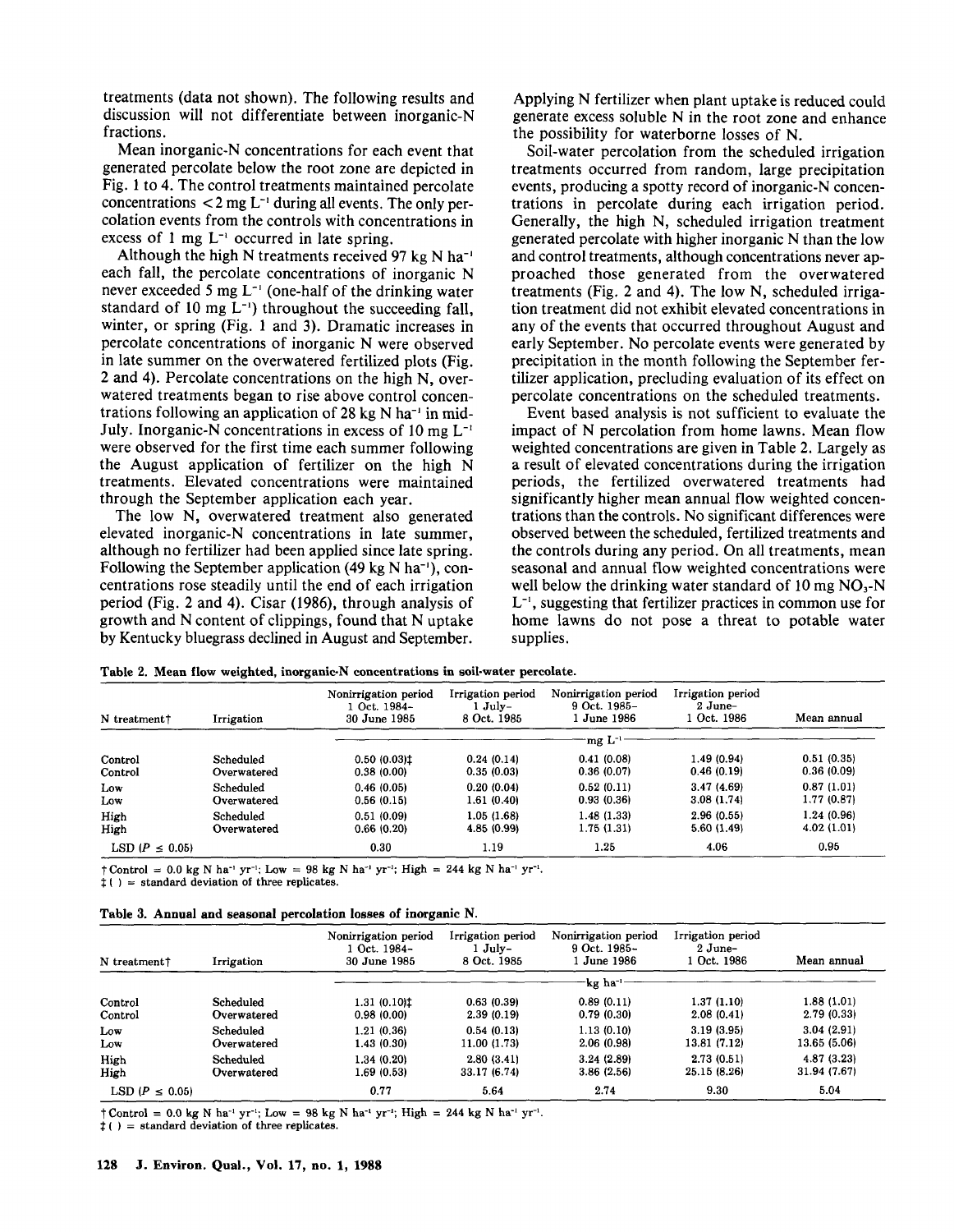## **Nitrogen Percolation Losses**

Mean annual and seasonal losses of N in soil-water percolate are displayed in Table 3. Mean annual losses ranged from approximately 2 kg ha<sup>-1</sup> for the scheduled irrigation control treatment to 32 kg ha<sup>-1</sup> for the high N, over watered treatment.

Nitrogen losses from the fertilized plots with scheduled irrigation were not significantly different from control plots, although mean N losses from the high N, scheduled irrigation treatment were more than double the losses from the control treatment. Overwatering, however, did significantly increase N losses from fertilized plots. The low and high N overwatered treatments generated losses five- and 11-fold greater than the overwatered control plots, respectively. Most of the additional N lost from the overwatered, fertilized plots occurred during the summer irrigation period. Summer losses accounted for 88 and 91% of the annual N lost from the overwatered low and high N treatments, respectively.

## **Nitrogen Runoff Losses**

Overland runoff occurred on only two storm events during the 2 yr of monitoring. Runoff depths are summarized in Table 1. Both of the runoff events resulted from unusual climatic conditions. Surface runoff in one of the events was generated by rainfall on frozen ground with snow cover. Extremely wet conditions preceeded the other storm (12.5 cm) that generated runoff. Although a total of 26.4 cm of precipitation occurred within 1 wk, depth of runoff was  $< 0.2$  cm.

The sandy loam soil of the study site has a high infiltration rate (SCS hydrologic group A) and is characteristic of the majority of soils overlying prime aquifers in Rhode Island. Using the SCS curve number method (SCS, 1972), a 24-h storm would have to exceed 10 cm to generate any runoff on these turf covered sites. Storms of this magnitude in Rhode Island have a return interval of 5 yr (Hershfield, 1961); therefore, overland runoff is not expected to be a major pathway for water loss from home lawns on the outwash soils of Rhode Island. On more impermeable soils, overland runoff could be expected to generate more substantial N losses.

For the two overland runoff events, concentrations of inorganic N for all the treatments ranged from 1.1 to 4.2 mg L<sup>-1</sup>. Mean annual losses from overland flow ranged from 0.1 to 0.4 kg ha<sup>-1</sup> hr<sup>-1</sup> and comprised  $\lt 7\%$  of total waterborne loss of inorganic N from any treatment during the study.

## **CONCLUSIONS**

Leaching losses of inorganic N from turf subjected to fertilization and watering practices associated with home lawn care do not appear to pose a threat to drinking water aquifers. Although individual events occurred that exceeded the U.S. drinking water standard, seasonal and annual flow weighted mean concentrations were always less than one-half the standard. In coastal watersheds, fertilized home lawns may contribute to the degradation of bay and estuarine water quality since substantial increases in N loadings can result from overwatered fertilized lawns.

The results of the scheduled irrigation treatments or the overwatered treatments should not be equated with the expected losses from home lawns. The irrigation regimes examined in this study represent the two extremes of home lawn water management. Currently homeowners can not be expected to schedule irrigation as carefully as this study. In practice, some degree of overwatering will occur due to the lack of homeowner knowledge regarding soil moisture status. In areas concerned with  $NO<sub>3</sub>$  contamination of groundwater, late summer applications could be minimized and homeowners encouraged to limit the quantity and frequency of watering. Overland runoff from turfgrass on permeable soils was not a major contributor to total inorganic-N losses.

## **ACKNOWLEDGMENTS**

We wish to acknowledge the USDA-SCS for partial funding of this project under Cooperative Arrangement 69-1106-5-192. Special acknowledgments are extended to Peter S. Schauer for his assistance in the field and laboratory and to Richard Hanson and Charles McKiel for the design and installation of the irrigation system.

#### **REFERENCES**

- Bremner, J.M. 1965. Inorganic forms of nitrogen. In C.A. Black et al. (ed.) Methods of soil analysis. Part 2. Agronomy  $9:1179 - 1237$
- Brown, K.W., J.C. Thomas, and R.C. Duble. 1982. Nitrogen source effect on nitrate and ammonium leaching and runoff losses from greens. Agron. J. 74:947-950.
- Cisar, J.L. 1986. Cool season turfgrass response to moderate fertility. Ph.D. diss. Univ. of Rhode Island, Kingston.
- Doorenbos, J., and W.O. Pruitt. 1977. Guidelines for predicting<br>crop water requirements. FAO Irrig. Drain. Pap. 24. FAO of the UN, Rome.
- Endelman, F.J., D.R. Keeney, J.T. Gilmour, and P.G. Saffigna. 1974. Nitrate and chloride movement in the Plainfield loamy sand under intensive irrigation. J. Environ. Qual. 3:295-298.
- Hergert, G.W. 1986. Nitrate leaching through sandy soil as affected by sprinkler irrigation management. J. Environ. Qual.  $15:272 - 278.$
- Hershfield, D.M. 1961. Rainfall frequency atlas of the United States. USDA-SCS Tech. Pap. no. 40. U.S. Gov. Print. Office, Washington, DC.
- Kincaid, D.C., E.G. Kruse, H.R. Duke, and D.F. Champion. 1979. Evapotranspiration computed to estimate leaching fractions. Trans. ASAE 22:310-314, 319.
- Koppelman, L.E. 1978. The Long Island comprehensive waste treatment managment plan. Volume II. p. 193-204. Nassau-Suffolk Regional Planning Board, Hauppauge, NY.
- McLeod, R.V., and R.O. Hegg. 1984. Pasture runoff water quality from application of inorganic and organic nitrogen sources.
- J. Environ. Qual. 13:122-126.<br>Miller, J.H. 1977. A comparison of cation sampling in forest soils by tension and tension-free lysimeters. p. 1–24. In USDA-FS Pub.<br>FS-60-116-2.5. U.S. Gov. Print. Office, Washington, DC.
- Miller, D.W., F.A. Deluca, and T.L. Tessier. 1974. Groundwater contamination in the northeast states. USEPA Office of Res. and Develop. EPA-660/2-74-056. U.S. Gov. Print. Office, Washington, DC.
- National Oceanic and Atmospheric Administration (NOAA). 1982. Evaporation atlas for the contiguous 48 United States. p. 51. In Tech. Pap. NWS 33. U.S. Dep. of Commerce, Washington, DC.
- Owen, T.R., and D. Barraclough. 1983. The leaching of nitrates
- From intensively fertilized grassland. Fert. Agric. 85:43-50.<br>Rieke, P.E., and B.G. Ellis. 1974. Effects of nitrogen fertilization on nitrate movement under turfgrass. p. 120-129. In E.C. Roberts (ed.) Proc. Int. Turf. Conf., 2nd, Blacksburg, VA. 19-21 June 1973. ASA, Madison, WI.